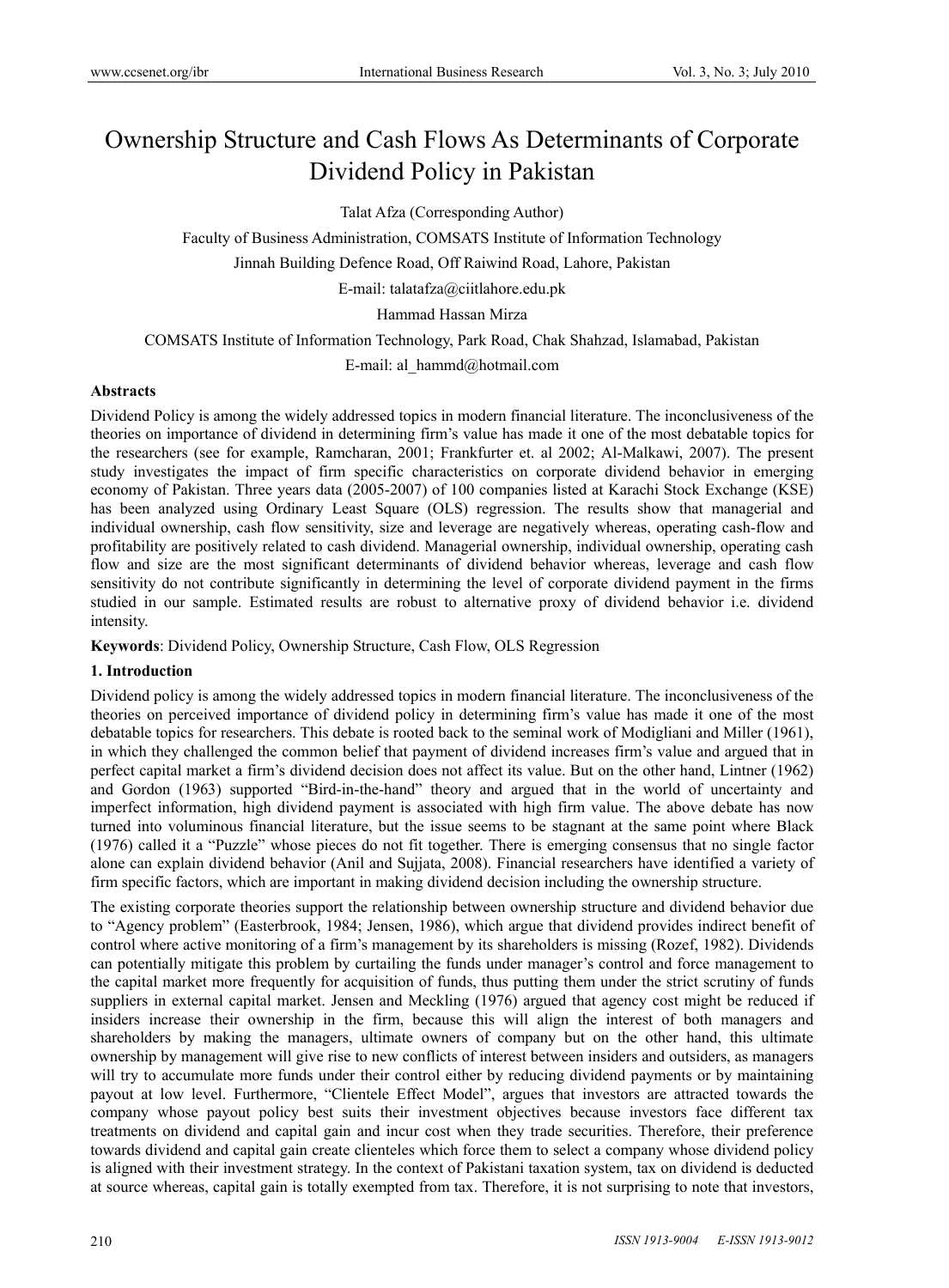especially individuals having small holdings prefer capital gain over dividends.

In addition to ownership structure, company's financial and liquidity position also plays an important role in determining the level of dividend. If a company is facing liquidity problem then it may prefer to choose stock dividend rather than cash dividends. According to Jensen's (1986) Free Cash Flow Hypothesis, companies prefer to use their cash resources to invest in profitable projects first and dividends are paid out of residual. Berle and Means (1932), who first time introduced the concept of separation of ownership and management (cited in Afza and Slahudin, 2009), argued that the inefficient use of cash resources, in excess of profitable investment opportunities by management, causes conflict of interest between ownership and management. Dividend and interest payment reduces the free cash flow available to management, hence reducing the chance of using it in less profitable projects or on managers' prerequisites. From companies' point of view, cash generated from operations plays an important role in deciding the amount of payout, companies having greater cash flow generated from operations are expected to be in a better position to pay cash dividends rather than companies having negative operating cash flows. From cash flow sensitivity point of view prior studies reported that financially constrained firms accumulate higher cash holdings and retain greater portion of the cash earned during the period, which means that liquidity is more important when firms cannot raise funds from external market and liquid resources are required for investment in future profitable projects (Khurana et. al., 2006). Almeida et. al. (2004) pointed out that firms facing financial constraints will save more cash today to fund future investment opportunities. Intuitively, increasing tendency of saving cash out of free cash flows will indicate the availability of profitable projects and financial constraints and hence will reduce the payout ratio of the firm, provided that firms' access to external finance is limited to a certain level.

The level of financial constraints a company is facing also depends on its size which is an important factor in determining the payouts of company since large size firms have easy access to external capital market due to the higher value of their assets and positive growth prospective and do not reduce their dividends in order to finance the future profitable projects unless it became absolutely unavoidable for them. This argument assumes the availability of established debt market from where these firms can acquire loan. Small firms on the contrary, having limited access to external market try to increase the level of internally generated funds by increasing their retention ratio which potentially reduces the small firm's capability of paying dividend as they are financially more constrained. Not only the size but also firm's capital structure affects its dividend decisions. Darling (1957) argued that firms with higher debt ratio require more liquidity to allow for payoffs on potential claims. Debts besides levering up company's profit also put the company in danger of insolvency due to non-payment of interest and have an adverse affect on firm's liquid position. Payment of interest potentially reduces the company's cash flows available for dividend payments because of which companies having high debt ratio pay low dividends (Rozef, 1982). On the other hand, profitability is also considered to be among the prime determinants of dividend payout. Lintner (1956) in his classical study found that a firm's net earnings are the critical determinant of dividend change and DeAngelo et. al (1992) argued that current income is a critical determinant of dividend decision that is why managers are reluctant to reduce dividend payments except during periods when earnings are very poor (Mayers and Frank, 2008). Fama and French (2002) also reported that more profitable firms pay higher dividends.

Since ownership structure is taken as one of the key variables influencing the corporate dividend behavior it seems necessary to highlight some characteristics of Pakistan's Corporate and Economic scenario. Pakistan's corporations are dominated by concentrated family ownership, which is opposite to the Anglo-American structure of dispersed ownership due to which in Pakistan majority shareholders not only retain control of the company but also are engaged in managing it (Ibrahim, 2005). Generally, companies are small in size primarily because of limited access to external capital market. Moreover, management is reluctant to use equity financing because this could potentially reduce management's ownership in the company. Shareholder's rights are not fully protected by Companies Ordinance 1984 which requires shareholders to have 20% or more shares in order to take necessary action through court against any negligence in company's affairs by management. Shareholders having less then 20% but greater then 10% shares can apply to Security and Exchange Commission of Pakistan (SECP) for appointment of inspector to investigate the company's affairs. Shareholders having less then 10% shares cannot apply to court or SECP (Ibrahim, 2005). Furthermore, corporate taxation policy adversely affects the preference of small investors towards dividends because dividends are taxed at source at the rate of 10% and companies are taxed at the rate of 35% on their earnings which makes dividend subject to double taxation. Whereas, capital gains are exempted from tax as result capital gains seem more attractive for investors rather than dividends.

Furthermore, Pakistan was among the best performing economies of the south Asian region till 2007. According to Economic Survey of Pakistan 2007-08, in last 6 years Pakistan's economy has shown a record growth in its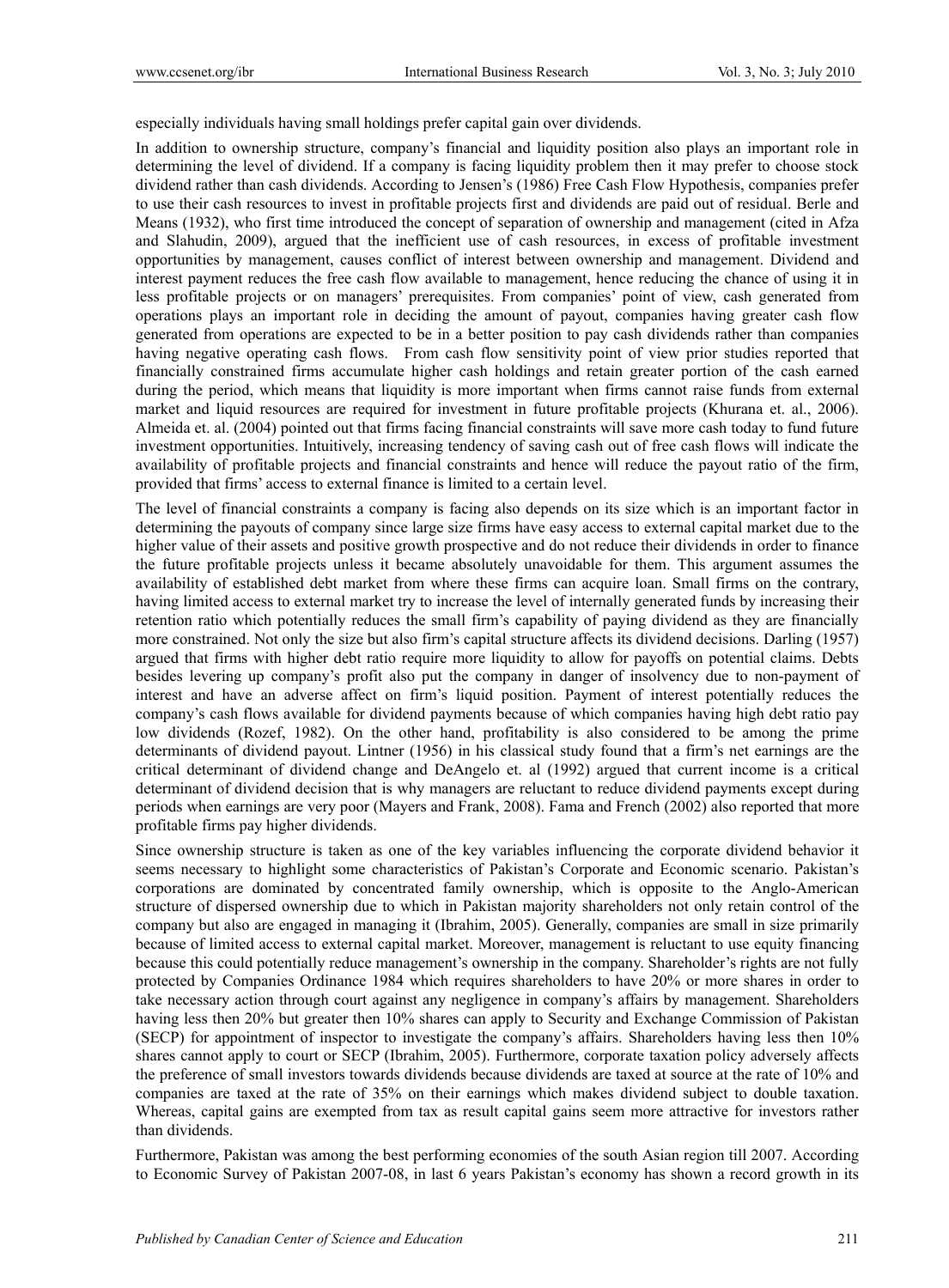Gross Domestic Product (GDP) and Equity Market Indices. In the year 2007 it's GDP grew at the rate of 6.9% but declined again to 5.8% in 2008. KSE broke a series of records and became the sixth best performer among the emerging markets in the calendar year 2007 (Economic Survey of Pakistan 2007-08). KSE 100 index stood at 1,366.44 in 2001 and reached to 14,075.83 on December 2007. From this we can conclude that the period under study (2005 to 2007) was in general a period of high growth opportunities for the companies.

The empirical findings on the impact of firm specific characteristics on dividend behavior are inconclusive. Existing studies have focused on the dividend behaviors of companies in developed economies like USA and UK, but the evidence form emerging economies is very limited. In the context of Pakistan, recently Ayub (2005) and Ahmed and Attiya (2009) has studied determinants of dividend policy but both studies did not consider the cash flow aspect, which is argued by many researchers as a potential determinant of dividend policy (See for example, Lawson, 1996; DeAngelo and DeAngelo, 2006; ). Furthermore, the evidence on impact of ownership structures on payout of Pakistani companies is also very limited. Therefore, present study attempts to extend this literature by examining the impact of cash flows and ownership structure on corporate payouts.

The present study is different from the previous Pakistani studies based on the variables used as determinants of dividend payout. Impact of ownership structure i.e. managerial and individual ownership, on dividend payout behavior is to be analyzed further and cash flow sensitivity and operating cash flow as determinants of dividend payout behavior are yet to be studied in Pakistani context. Therefore, this study is an attempt to explore the impact of these corporate characteristics on dividend behavior of companies in emerging economy of Pakistan. It is expected that the results of this study will provide an insight into the trends and dynamics of dividend policy and its determinants.

Rest of the article is organized as follows. Section 2 provides the review of relevant literature. Research methodology is presented in Section 3. Section 4 reports the results and final section gives conclusion and some policy implications.

### **2. Literature Review**

Existing literature is enriched with theoretical explanations and empirical evidence on the behavior of corporate dividend policy. Many researchers have analyzed the impact of ownership structure on dividend payouts but very few have considered proportion of shares held by managers and cash flow sensitivity as determinants of dividend payout policy. The literature on determinants of dividend policy has its roots in the legendary paper of Lintner (1956) in which he found the changes in earnings and existing divided rates are the most important determinants of a company's dividend decision. Afterwards, Miller and Modigliani (1961) presented the irrelevance proposition and proved that in a perfect capital market firm's dividend decision is not a thing of value at all. During the last fifty years, the enduring nature of debate on dividend policy has generated a rich body of literature in which the majority of the researchers support that the payment of dividends has a positive impact on firms' value but on the other hand many researchers have argued that payment of dividends affect the firm's value negatively, still many others believe that dividend decisions is not a thing of value and have no significant impact on firms' perceived financial position.

Jensen and Meckling (1976) focused on the issue of Agency Cost Hypothesis and reported that dividend curtails the funds under management control, thus putting them under strict capital market scrutiny. This reduces the owner's responsibility to manage the quality of investment and to control the expenditure on manager prerequisites. Baker and Wurgler (1963) presented the other side of the picture in their Catering Theory and argued that management should give incentives to shareholders according to their demands, this is the way to cater the investors by paying smooth dividends when investors put premium on dividend paying companies and by not paying dividends when they prefer non-paying companies. Easterbrook (1984) argued that payment of dividend keeps the company in capital market where monitoring is less costly and it also reduces the level of risk taken by managers and different classes of investors. Mayers (1984) presented Pecking Order Theory, according to which a company follows a sequence in utilization of funds for investments, primarily retained earnings are used which are less costly source of funds followed by debt and equity as the sources of funds. Fama and French (2002) tested Pecking Order and Trade-Off theories simultaneously and concluded that more profitable firms have higher dividend payouts, firms with more investment have lower payouts and the relationship between leverage and payout is negative. Gordon and Walter (1985) presented Bird In Hand Theory and argued that investors prefer cash in hand (dividend) than realizable future expected profits (Capital Gain). Bhattacharya (1980) supported Signaling Hypothesis, according to which dividend reduces the information asymmetry between managers and shareholders by providing information regarding the firm's future growth prospects.

In addition to the dividend payouts theories, existing literature also provides empirical evidence on determinants of dividend policy from almost every part of the world. Purnanadam and Rao (1965) used Lintner's Dividend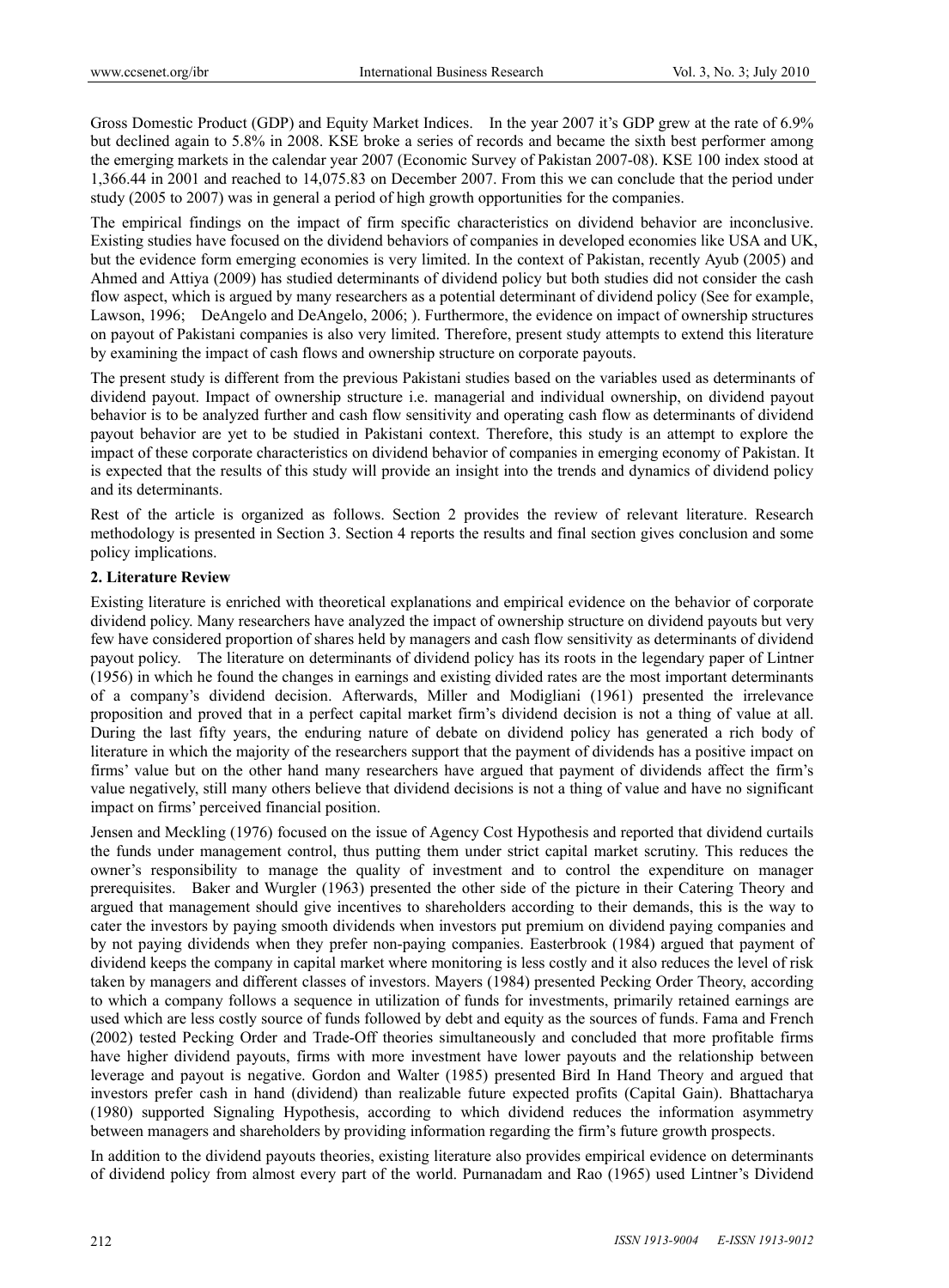Model to test long run desired dividend payout in Indian Cotton Textile Industry from a sample of 50 companies having paid up capital of more then Rs. 1 million over the period from 1946 to 1963 and found that the long term desired dividend payout ratio and reaction coefficient are inversely related. He argued that target payout is explainable in terms of variance of net income, the extent of managerial conservatism, and the amount of importance attached to dividend stability.

Bradley et. al. (1998) explored the role of expected cash flow volatility as a determinant of dividend policy both theoretically and empirically on the sample of 75 REIT firms form 1985 to 1992 and found that payout ratio is lower for firms with higher expected cash flow volatility, controlling for leverage, size and property level diversification. Their findings were in line with information based explanation of dividend policy but not with agency cost explanation.

A comparative study of dividend policy in Australia and Japan was conducted by Ho (2002) in which he examined the panel data of stocks from ASX 200 and Nikkei 225 index using fixed effect regression model and found that dividend policy is positively affected by size in Australia and by liquidity in Japan and negatively by risk, in Japan only. Industry effect is found to be significant in both the countries.

Gugler (2003) examined the relationship between dividend and ownership control structure for a panel of 214 non financial Australian firms from 1991 to 1999 using OLS technique and reported that state owned firms were engaged in dividend smoothing while family controlled firms were not. In addition, the state owned firms were most reluctant and family owned firms were least reluctant to cut dividends and also observed that firms with low growth opportunities optimally disgorge cash irrespective of who controls the firm.

Myers and Frank (2004) empirically examined the data for a sample of 483 firms from Multex Investor Database using OLS regression techniques to assess the impact of selected financial variables on the dividend decision and found that the higher Price to Earning is related with higher payout because of lower risk, and greater Institutional and insider's ownership lead to lower payout ratio which can be due to the reason that managers have an incentive to reduce dividends in order to increase the expected value of their stock options received as executive compensation. Surprisingly, Debt to equity ratio was found to be positively related with dividend payout, for which they argue that firms are willing to increase debt to finance increasing dividends in order to send a strong positive signal to institutional owners to enhance reputation and maintain access to capital.

Dhanani (2005) adopted survey methodology along with secondary financial and non-financial company data. The data of survey methodology consisted of top 800 firms listed at London Stock Exchange (LSE). The survey opted to examine empirically the importance and relevance of various theories of dividend in UK companies and to measure the extent to which these theories are influenced by corporate characteristics of size and industry sectors. The results indicated that UK managers support the general dividend relevance hypothesis, Companies generally refute the residual dividend policy for investment decisions, and also believe that dividend decisions allow limited flexibility with which to influence capital structure decisions which is in line with signaling hypothesis.

From emerging economy of Pakistan, Ayub (2005) studied the impact of firm specific factors on corporate dividend payments. He analyzed 180 companies listed at KSE during 1981 to 2002 and reported that only 23% of incremental profits are transformed in to dividend and remaining profits are utilized for additional investments and companies start paying dividend after a certain level of growth. Moreover, large number of shares held by directors lead to high dividend and low reserve funds. He also found liquidity as negatively whereas profitability, insiders' ownership and retained earnings as positively related with payment of cash dividend.

Khan (2006), analyzed the ownership structure of 330 large listed UK firms, her results indicated negative relationship between dividends and ownership concentration. She further analyzed ownership compositions and reported that ownership by insurance companies is positively but individual ownership is negatively related with dividend policy.

Kumar (2006) investigated the relationship between corporate governance and dividend payout for a panel of Indian firms from 1994 to 2000 and explained the difference in dividend behavior with the help of firm's financial structure, investment opportunities, dividend history, earning trends, and the ownership structure. He found positive relationship of dividend with earning trends and investment opportunities and negative relationship with debt-equity ratio and also the ownership by corporations and directors was positively related with dividend decision, but squared corporate ownership was negatively related with dividend but he found no evidence of relationship of foreign ownership and dividend payout.

Naceur et. al. (2006) analyzed dividend policy of 48 firms listed at Tunisian Stock Exchange during 1996 to 2004 and found that Tunisian firms rely both on current earnings and past dividends to fix their dividend payments but the former seems to be more influencing. Using dynamic panel regression they argued that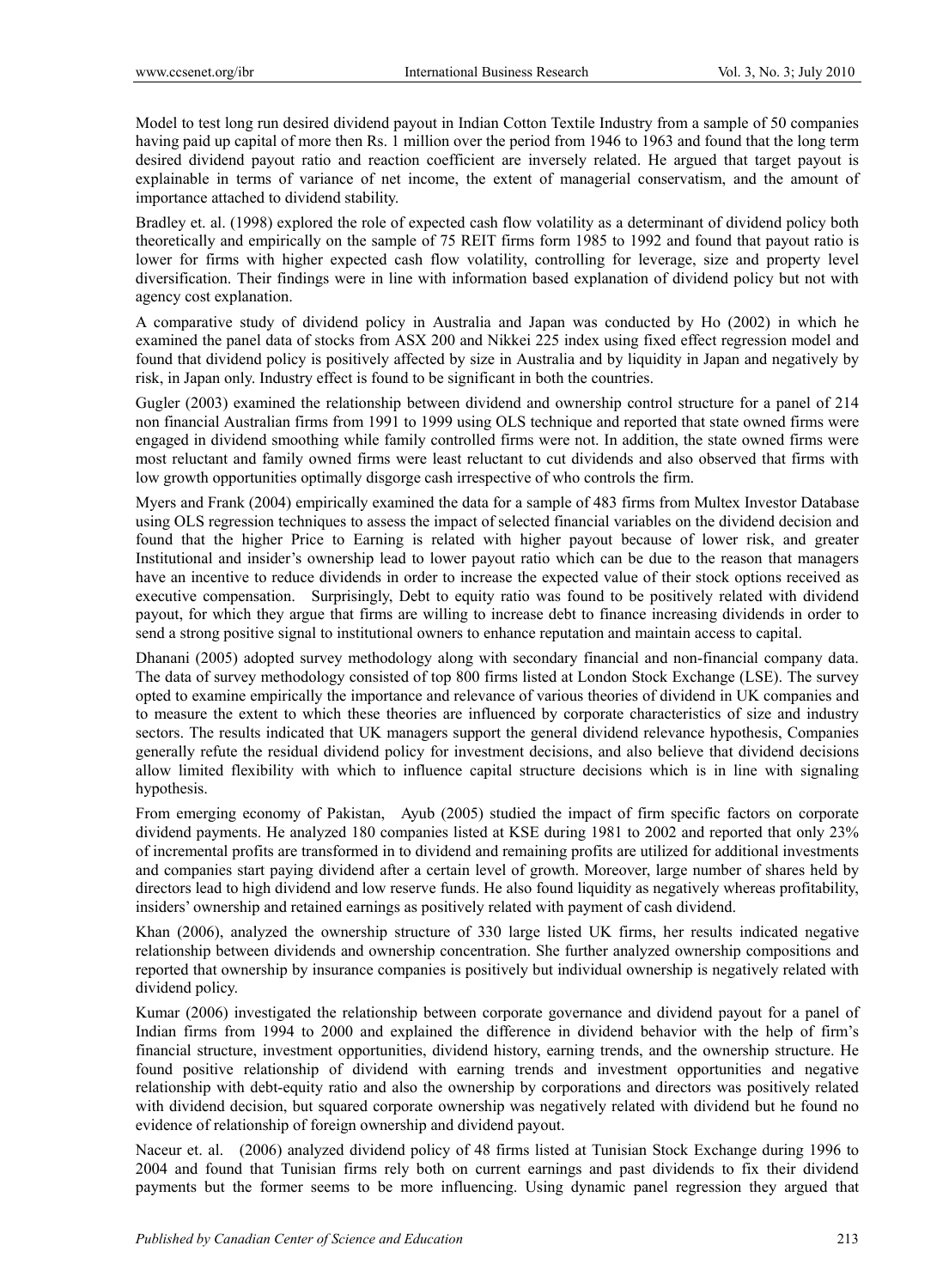profitable firms with more stable earnings can afford large free cash flows and thus pay large dividends and they distribute large dividends when they are growing fast but the liquidity of the stock market and size were negatively related, and ownership concentration and financial leverage had no significant impact on dividend policy.

Pappadopoulos and Dimitrios (2007) investigated the impact of firm's specific characteristics on dividend payout of 72 companies listed at Athens Stock Exchange from 1995 to 2002. They split the sample into retail and industrial firms but found no statistically significant difference in dividend payout of retail and industrial firms and suggested that cash flow is the most important dividend payout determinants and is positively related with dividend payments.

From emerging economy of Jordan Al-Malkawi (2007) examined the determinants of dividend policy using the panel data of publically traded firms on Amman Stock Exchange between 1989 and 2000. Results from Tobit specification suggested that proportion of stock held by insiders and state ownership significantly affect payout while size, age and profitability were found to be the determining factors of dividend policy in Jordan. The results strongly supported the Agency Hypothesis and were broadly consistent with Pecking Order Hypothesis but inconsistent with Signaling Hypothesis.

Recently, Anil and Sujjata (2008) examined the determinants of dividend payout in Indian Information Technology Sector from 2000 to 2006 and found liquidity and Beta (year to year variability in earnings) the only significant determinants of dividend payout.

Jakob and Johannes (2008) in their study on dividend policy in Denmark identified 3948 firm-year observations from 356 firms during 1988-2004 and found that the dividend payers in Denmark are characterized by positive earnings, high ROE, low volatility in ROE, high retained earnings, large size, and payment of dividend in last year but no relationship is found between market to book ratio, leverage ownership structures and dividend decision in Denmark

More recently in Pakistani context, Ahmed and Attiya (2009) analyzed determining factors of dividend policy in emerging economy of Pakistan on a sample of 320 firms listed at KSE from 2001 to 2006. Firstly, they analyzed Lintner, Fama and Babiak Proposed models, which were the extension of partial adjustment model using Panel Regression and found that Pakistani companies rely more on current earnings and past dividend to fix their dividend payment. Secondly, they analyzed the determinants of dividend payout and found that firms with stable positive net earnings pay larger dividends. Furthermore, the ownership concentration and market liquidity are positively related with dividend payout ratio but Growth opportunities had no impact on dividend payment and size of the firms found to be negatively and significantly related with payouts.

The studies of Ayub (2005) and Ahmed and Attiya (2009) have provided the baseline to our study. Ayub (2005) focused on the role of corporate governance related factors in designing dividend policy, whereas, Ahmed and Attiya (2009) investigated the impact of general corporate characters on dividend payouts. However, cash flow which is relatively more important than mere profitability was not considered by both studies. Cash flows are more useful than accruals in predicting dividend changes since cash flows are a more direct liquidity measure (Charitou and Nikos, 1998). Regarding ownership structure, Ayub (2005) argued that increased ownership by managers increases the corporate dividend payouts, however, in Pakistan where majority of companies have concentrated family ownership structures and management practices are not strongly monitored, managerial ownership is expected to have negative relationship with dividend payouts. Therefore, the present study attempts to explore the impact of ownership structure, cash flow sensitivity and operating cash flows on dividend payout behavior of companies in emerging economy of Pakistan.

### **3. Data and Methodology**

The data of 100 companies representing all major sectors of KSE has been collected from 2005 to 2007, using the following criteria:

- 1). Firms were listed at KSE during years 2005 to 2007.
- 2). Ownership data was available for all years under study.
- 3). Should not be in loss during the whole study period.
- 4). Should not have missed dividend payment in more than 1 year from 2005-2007.
- 5). Should not be a State Owned Enterprise.

OLS regression is among the widely used technique to investigate the impact of firm specific characteristics on dividend behavior (See for example; Ayub, 2005; Kumar, 2006; Al-Malkawi, 2007; Anil and Sujjata, 2008; Ahmed and Attiya, 2009). We have used the same estimation technique to analyze the impact of ownership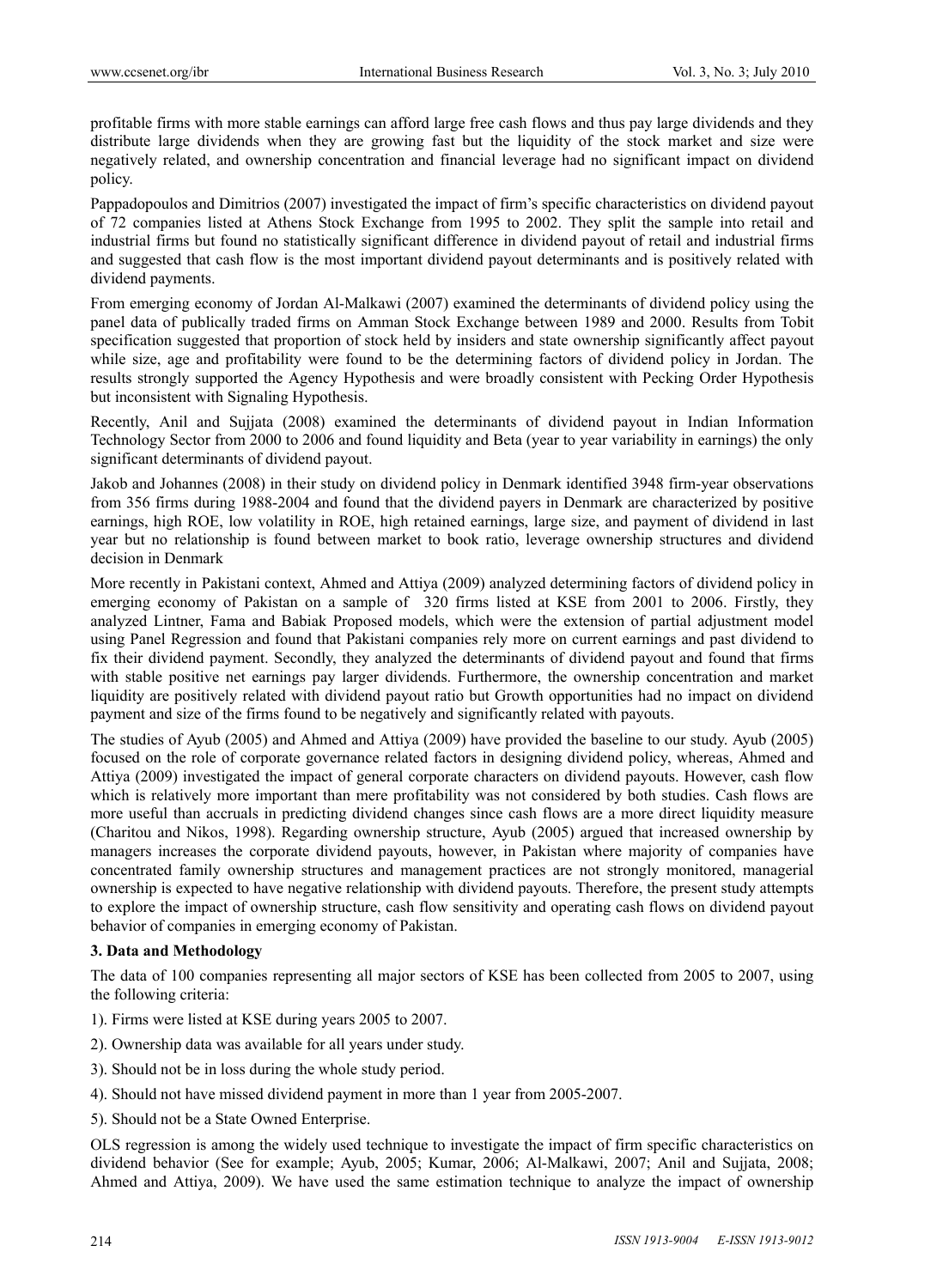structures and cash flow characters on dividend behavior of companies listed in KSE Pakistan.

#### *3.1. Variables of the study*

The variables used in the study are summarized in the table 3.1:

[Insert Table 3.1 here]

Dividend payout and dividend intensity are taken as the dependent variables. Since dividend payout is the widely used proxy for dividend policy, almost every financial researcher has used payout as a proxy for corporate dividend policy (See for example Gugler, 2003; Reddy and Rath, 2005; Papadopoulos, 2007; Al-Malkawi, 2007; Ahmed & Attiya, 2009). In order to calculate dividend payout, total cash dividend per share by the company is divided by earnings after tax per share. For this purpose the reported earning per share is not considered because the denominator, number of outstanding shares, is calculated on the basis of weighted average, so to avoid the measurement bias earning per share is calculated by dividing earning after tax to number of outstanding shares. To check for robustness of results following Kumar (2006) we have used dividend intensity not only to counter the problem due to censoring of dividend payouts but also to check the robustness of results obtained from dividend payout.

In order to analyze Managerial ownership, we have used proportion of shares held by Board of Directors (BOD) and Executive Officers (see, for example, Rozeff, 1982, Jensen et al., 1992, and Holder et al., 1998). It has been argued that agency costs may be reduced if insiders (managers, directors, and other executive officers) increase their ownership in the firm, because this can help to align the interests of both managers and shareholders (Jensen and Meckling, 1976), the higher the proportion of managerial ownership in firm, the less would be the need for using dividends as a tool of reducing agency cost (Al-Malkawi, 2007). Therefore we expect a negative relationship of ownership structure and dividend payments. For individual ownership, proportion of shares held by individual investors is considered (see Khan, 2006), while calculating individual's proportion of shares, manager's proportionate share is excluded where it is reported under the heading 'individual's shareholdings'. Based on Pakistan's taxation policy, capital gain is exempted form tax but dividend is taxed at source, therefore individual investors are expected to prefer capital gain instead of cash dividends, based on which we expect negative relationship of Individual ownership with Dividend Payments.

Operating Cash Flow (OCF) represents the level of cash flow from operating activities; a strong positive relationship of operating cash flow and dividend payments is expected. According to Jensen's (1986) Free Cash Flow Hypothesis, companies prefer to use their cash resources to invest in profitable projects first; dividend is paid out of residual. From a company's point of view, cash generated from operations plays an important role in deciding the level of payout, among all three sources of cash flows i.e. operating; investing and financing, cash generated from operations is considered as most desirable source of funds for the company for distribution of dividends. Anil and Sujjata (2008) also found cash flow from operations as the most significant determinant of dividend policy in Indian IT industry, they considered log to the base "e" of operating cash flow as a proxy of liquidity. Based on existing literature we expect a positive relationship between operating cash flow and proxies of dividend behavior. For measuring a firm's level of firms' Cash Flow Sensitivity (CFS), following Khurana et. al. (2006) we used annual change in cash holdings to total assets as a proxy. Based on the intuition that financially constrained firms try to accumulate cash to invest in future profitable projects, cash flow sensitivity is expected to have negative relationship with a firm's potential to pay dividend.

We have used three control variables, size, leverage and profitability in this study. Existing literature suggests that size may be inversely related to the probability of bankruptcy (Ferri and Jones 1979; Titman and Wessels 1988; Rajan and Zingales 1995). In particular, larger firms should have easier access to external capital markets and can borrow on better terms, because of limited resources the conflicts between creditors and shareholders are more severe for smaller than larger firms. Moreover, large firms tend to be more diversified and their cash flows are more regular and less volatile. Therefore, large firms should be more willing to pay out higher dividends. To measure firm size Log of Assets is considered and is expected to have positive relationship with dividend behavior. Secondly, Leverage is considered as a control variable, besides the fact that debt has the tendency to leaver up shareholders return but it also entails risk, that is , when a firm acquires debts, it commits itself to a fixed financial charge, interest, and repayment of principal, failure to which can lead a firm into liquidation. To avoid liquidation a firm, therefore, must maintain good liquidity position and cash flows which ultimately effects dividend payout negatively (Gugler and Yurtoglu, 2003; Aivazian et al., 2004). Total liabilities to total assets are considered a measure of a firm's financial leverage and expected to have negative relationship with payout. Finally, profitability represents firm's primary source of fund generation, firms suffering from losses are unlikely to pay dividends due to deficiency of funds or risk of bankruptcy. Therefore a firm's profitability is expected to have a positive relationship with dividend payouts. A firm's earning per share (EPS) is considered as a proxy of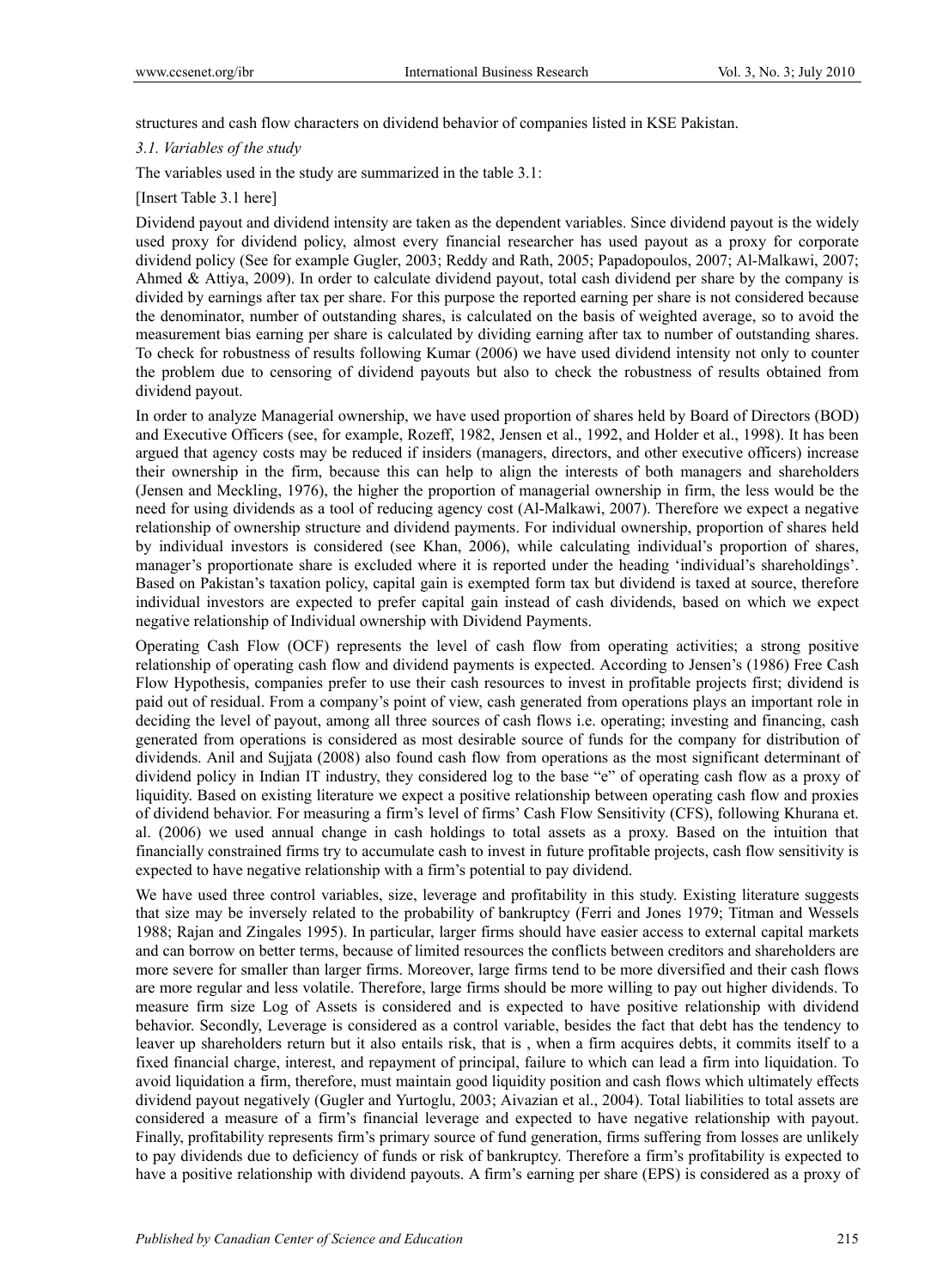its profitability.

*3.2. Models* 

In order to analyze the impact of firm specific factors on dividend behavior of companies three models have been designed, each consists of two regression equations. Model 1 analyzes the impact of ownership structure using two proxy variables in which MNG represents the proportion of Managerial Ownership and IND represents the proportion of individual ownership (excluding management's proportion). Furthermore, control variables of size, leverage and profitability are also included in the model. For robustness of results we have used dividend intensity as dependent variable. The regression equations 3.1 and 3.2 have been used to estimate the impact of ownership structure on dividend behavior.

$$
(DPO)it = \alpha_0 + \beta_1(MNG)it + \beta_2(IND)it + \beta_3(SZ)it + \beta_4(LVRG)it + \beta_5(PRFT)it + \varepsilon_t
$$
\n(3.1)

$$
(DIVINT)_{ii} = \alpha_0 + \beta_1(MNG)_{ii} + \beta_2(IND)_{ii} + \beta_3(SZ)_{ii} + \beta_4(LVRG)_{ii} + \beta_5(PRFT)_{ii} + \varepsilon_{ii}
$$
\n(3.2)

Model 2 investigates the impact of cash flow characteristics using two variables in which OCF represents the operating cash flow of the company and CFS represents cash flow sensitivity along with three control variables i.e. size, leverage and profitability whereas dividend intensity is used for robustness check. The regression equations 3.3 and 3.4 estimate the impact of cash flow characteristics on dividend payouts and dividend intensity respectively.

$$
(DPO)it = \alpha_0 + \beta_1 (OCF)it + \beta_2 (CFS)it + \beta_3 (SZ)it + \beta_4 (LVRG)it + \beta_5 (PRFT)it + \varepsilon_{it}
$$
\n(3.3)

$$
(DIVINT)_{ii} = \alpha_0 + \beta_1 (OCF)_{ii} + \beta_2 (CFS)_{ii} + \beta_3 (SZ)_{ii} + \beta_4 (LVRG)_{ii} + \beta_5 (PRFT)_{ii} + \varepsilon_{ii}
$$
\n(3.4)

Model 3 is a joint model which analyzes the combined effect of ownership structure and cash flow characteristics on dividend behavior. The regression equations 3.5 and 3.6 estimates the combined impact of all variables previously used on proxies of dividend behavior.

$$
(DPO)_{ii} = \alpha_0 + \beta_1(MNG)_{ii} + \beta_2(MD)_{ii} + \beta_3(OCF)_{ii} + \beta_4(CFS)_{ii} + \beta_5(SZ)_{ii} + \beta_6(LVRG)_{ii} + \beta_7(PRFT)_{ii} + \varepsilon_{ii}
$$
\n(3.5)

$$
(DIVINT)_{ii} = \alpha_0 + \beta_1(MNG)_{ii} + \beta_2(IND)_{ii} + \beta_3(OCF)_{ii} + \beta_4(CFS)_{ii} + \beta_5(SZ)_{ii} + \beta_6(LVRG)_{ii} + \beta_7(PRFT)_{ii} + \varepsilon_{ii}
$$
 (3.6)

(All variables have been explained in table 3.1)

#### **4. Results Discussion**

Given below are the results of regression equations on a sample of 256 firm-year observations (Note 1)

#### [Insert Table 4.1 here]

The results of Table 4.1 reveal that managerial ownership has significant and negative relationship with dividend payout and dividend Intensity in Model 1 which is in agreement with Meyers and Frank (2004). In Pakistan management practices are not strongly monitored by corporate law authorities, that is why corporate managers seem to have greater tendency to increase funds under their control at the expense of low dividend payouts. Jensen (1986) also provided evidence that the managers, who are reluctant to pay dividend, are reluctant to give up control over earnings" (cited in Belden et. al., 2005). Individual's ownership coefficient is also significantly negative which shows that individual investors do not prefer dividends over capital gain, which could be due to double taxation on dividend and no tax on capital gain, supporting tax preference hypothesis. In addition, majority of individual investors seems to be interested in speculative profit rather than long term investments in equity shares and the dividend is not considered as an instant source of funds which reduces individual's inclination towards dividend. As a result companies also seem reluctant to pay a high dividend, which is inline with the "Catering Theory". According to which, management gives incentives to shareholders as per their expectations and pay dividend only when investors put premium on shares of dividend paying companies. The reducing importance of dividends adversely affects the corporate payouts and is partly the reason of disappearing dividends form Pakistani Stock Market. Similar results have been observed by Wei (2003) and Khan (2006) who reported negative relationship between individual ownership and dividends in Chinese and UK firms respectively. Overall explanatory power of the model is 14% with dividend payout and 23.70% with dividend intensity.

Model 2 captures the impact of cash flow from operations and cash flow sensitivity on dividend payout and dividend intensity. The results show significant positive relationship between operating cash flow with both proxies of dividend behavior. This relationship shows that operating cash flows are of significant importance in determining the level of cash dividends in Pakistan. It also shows that cash flow sensitivity is insignificant but negatively related with dividend payout and has a significantly negative relationship with dividend intensity. Similar results were reported by Alemeida et. al., (2004) who argued that firms facing financial constraints in future respond to those potential constraints by accumulating cash today which makes firm more cash sensitive, this accumulation of cash negatively affect cash dividends of companies. Intuitively, firms which are sensitive to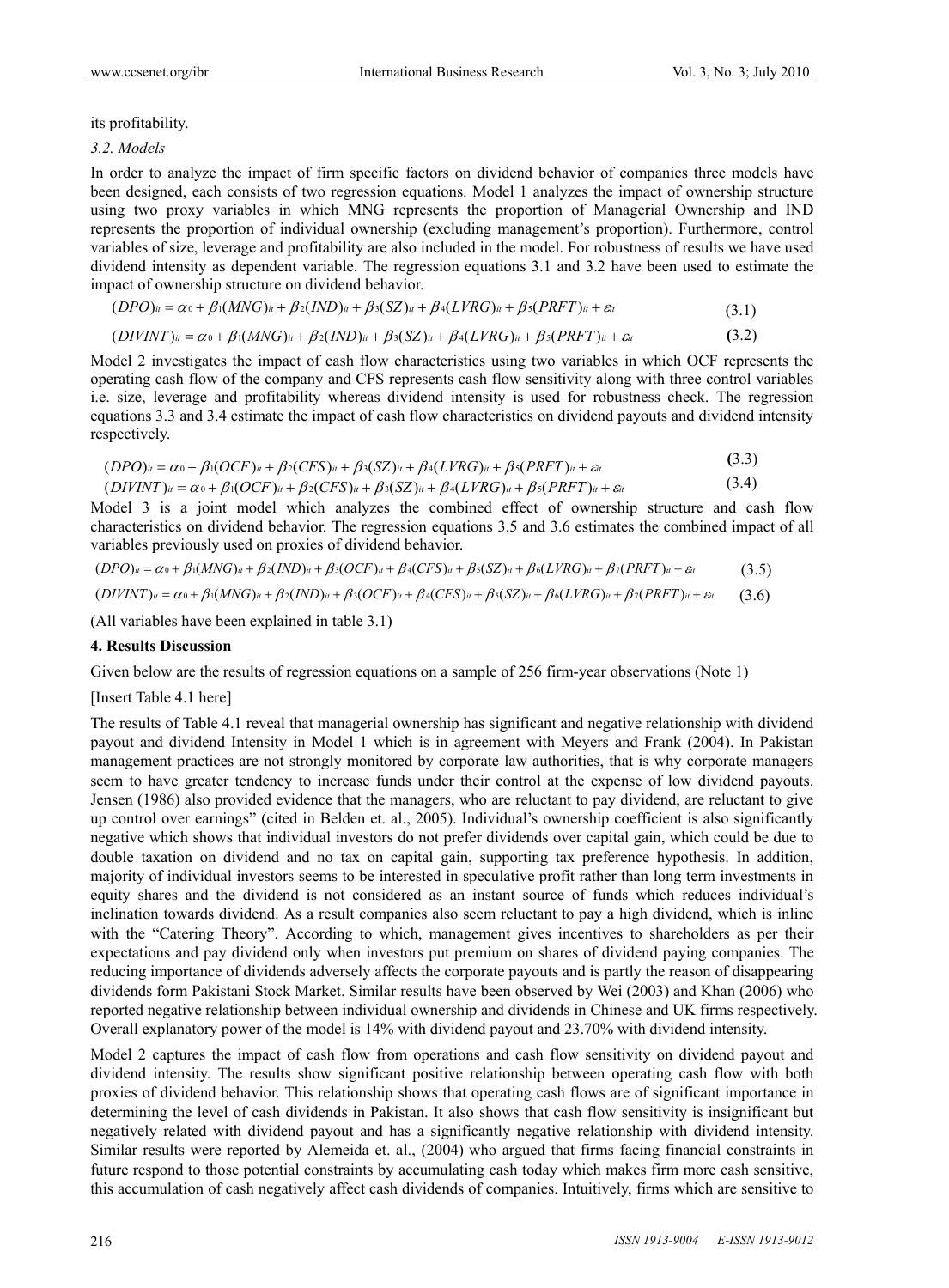cash flow would be reluctant to pay high dividends. Operating cash flow and cash flow sensitivity along with control variables of size, leverage and profitability explain 8% and 35.5% of total variation in dividend payout and dividend intensity respectively.

Finally, Model 3 analyses the combined impact of all variables on dividend behavior. The results of joint model (Model 3) show managerial ownership, individual ownership and operating cash flow as the most significant determinants of dividend behavior. The coefficient of cash flow sensitivity is insignificant with dividend payout but significantly and negatively related with dividend intensity. The overall explanatory power of Model 3 is 15% for dividend payout and 40.6% for dividend intensity.

All models include three control variables in which size is used as first control variable having significantly negative relationship with dividend behavior. Existing literature shows mixed results on the relationship of size and dividend payouts where majority of researchers have reported the positive relationship of size with dividend payouts (See for example, Stacescu, 2006; Al-Malkawi, 2007) while others have reported negative relationship (See for example, Naceur, 2006; Avazian et. al., 2006; Ahmed and Attiya, 2009). In the context of Pakistan, Ahmed and Attiya (2009) have found similar results and reported negative relationship of firms' size with dividend payouts which can be due to large firms' preference to retain dividends in order to avoid costly financing. Another explanation of negative co-efficient of size could be the period of study i.e. 2005 to 2007, which is considered as the period of economic boom in which GDP growth rate reached up to 6.9% (in 2007) and was recorded as the highest in Asia (Economic Survey of Pakistan, 2007-08). But this rate declined again to 5.8% in 2008 and Pakistan's economy was hit by the worst crises of its history driven by energy shortage, disappointing harvest in key cash crops and policy uncertainty during the transition of the government. It seems that large size firms might be expecting this dramatic deterioration, therefore, they started building up their reserves instead of dividend payments while small firms, being myopic, tried to attract investors through high dividend as they don't have easy access to external capital markets.

Leverage is negatively but insignificantly related with dividend payout showing lesser importance of Debt Ratio in determining dividend payout which is inline with the results reported by Baker et. al. (2007) and Ahemd and Attiya (2009) but contradicts the results of Mayers and Frank (2004) who reported positive relationship of leverage and dividend payouts. The insignificant relationship of leverage seems to be in line with Ayub (2005) who argued that the public debt market is not well established in Pakistan and majority of loan are sanctioned on socio-political basis and such loans are sanctioned only for a particular project and are not contributed in capital employed by the company. Therefore, debt cannot be considered as having a direct bearing on the corporate dividend policy in Pakistan.

Profitability is also positively but insignificantly related with dividend payout but significantly related with dividend Intensity which is inline with the results of Mayers and Frank (2004) in general and Avazian et. al. (2003) specifically in Pakistani context, who reported insignificant positive relationship of profitability with dividend payouts.

### **5. Conclusion and Policy Implications**

Although, timely payment of dividend has a positive impact on reputation of company in equity market, but unfortunately, corporate dividend payouts in Pakistan are very low as compared to other emerging economies. During last three years, the number of dividend paying companies has been reduced to 40% in 2007 as compared to 46% in 2005 (Annual Report KSE, 2008). The objective of the current study is to investigate the reasons behind declining dividends, in general, and to explore the impact of ownership structure and cash flows on corporate dividend payouts, in particular. In context of Pakistan, recently Ayub (2005) and Ahmed and Attiya (2009) have studied determinants of dividend policy but both studies did not consider the cash flow aspect, which is argued by many researchers as a potential determinant of dividend policy (See for example, Lawson, 1996; DeAngelo and DeAngelo, 2006; ). Furthermore, the evidence on impact of ownership structures on payout of Pakistani companies is also very limited. Therefore, present study attempts to extend this literature by examining the impact of cash flows and ownership structure on corporate payouts. The data of 100 companies representing all major sectors of KSE has been collected from 2005 to 2007 and analyzed using OLS regression. The estimated results show that the companies in which high proportion of shares are held by managers and individual are more reluctant of pay high dividends as compared with the companies in which managerial and individual ownership is low. However, high operating cash flows increase companies' potential to pay high dividends. Although, cash flow sensitivity reduces the companies' payouts but still it is not among the potential determinants of corporate payouts in Pakistan. Large and highly leveraged firms are more reluctant to pay high dividend as compared to small and low leveraged firms, while profitability increases the companies' dividend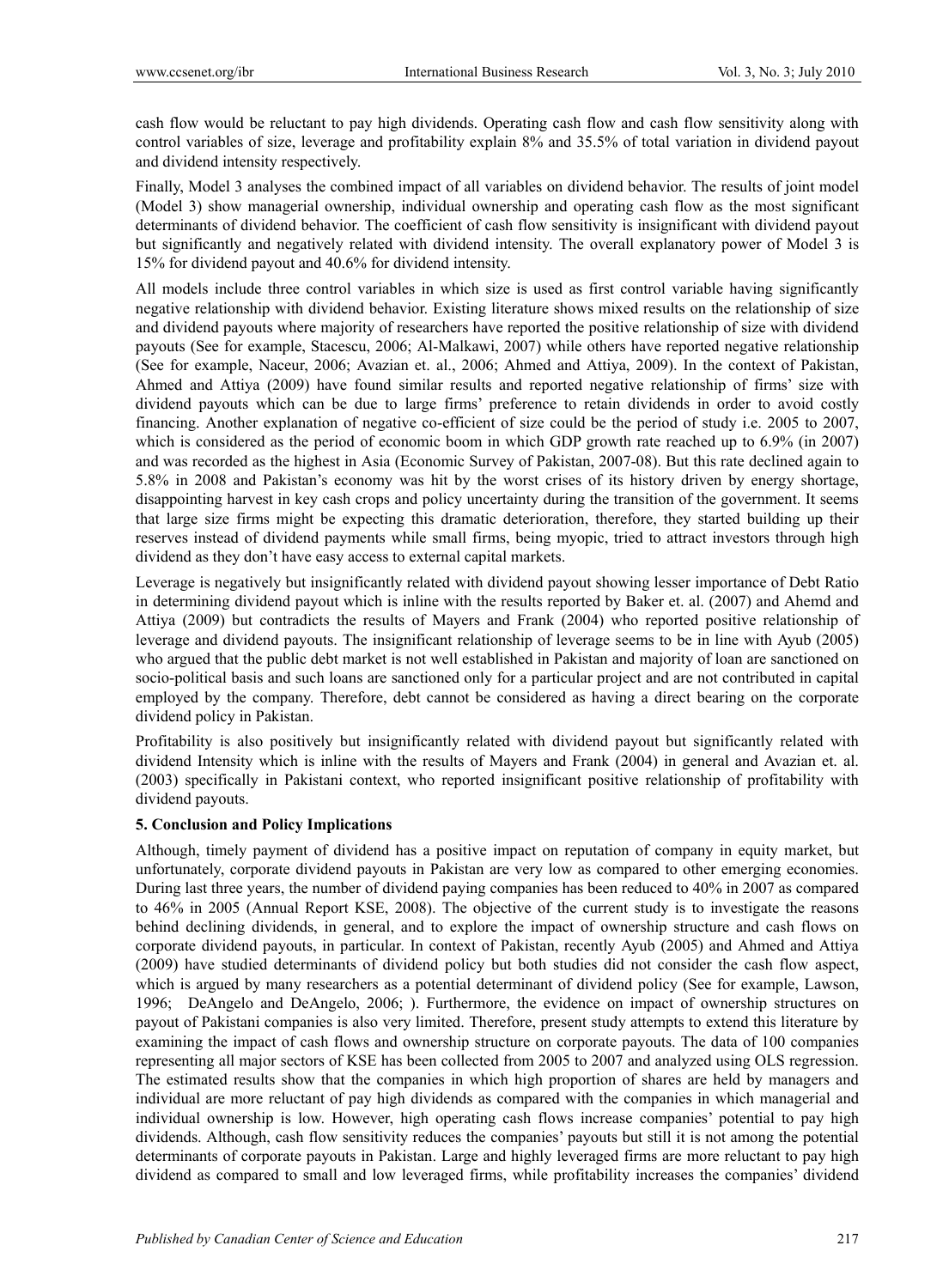# payouts.

The above findings reveal the fact that corporate managers try to accumulate funds under their control at the expense of low payouts because managerial practices are not strictly monitored and investors' rights are not strongly protected in Pakistan, which seems to be the main reason of disappearing dividends form Pakistani stock market. Furthermore, individual investors consisting of stock brokers, agents, dealers, retired civil servants, businessmen, professionals and small jobholders, are more interested in capital gain from short selling and long buying based rather than dividends. A possible reason for the preference of capital gain over dividends could be the exemption of capital gain from tax as compared with dividends which are subject to double taxation. Although operating cash flow is the most desirable source of cash dividends but our data shows that during last seven years the corporate operating cash flow to total assets ratio has declined from 0.167 to 0.117 which has also contributed towards declining corporate dividends. Surprisingly, large companies have been found more reluctant to pay high dividends which might be because large companies try to save more cash for reinvesting in assets, whereas, small companies, having little access to external debt market try to improve the demand of their shares by paying dividends to accumulate required sum of money from issuance of equity shares at better price.

Based on the results, it is suggested that corporate law authorities should discourage concentrated family ownerships in companies and due protection should be given to minority shareholders against expropriation of minority rights. This could be done by formulating policy and procedures through which minority shareholders can approach SECP in case they any mismanagement in company's affairs. SECP should also discourage increasing speculative activities in the stock markets by reducing withholding tax on dividend income to encourage long term investment in shares. Furthermore, in order to encourage companies to pay dividends, corporate tax authorities should announce tax incentives to such companies who pay regular dividends. Corporate managers, on the other side, should focus on increasing companies' operating cash flows in order to make their companies able to pay high and regular dividends which will ultimately raise the market price of their equity shares.

The scope of this study is limited to 3 years data of 100 companies listed at KSE Pakistan, and therefore, represents the nature and trends of dividend payouts of listed companies during the window period from 2005 to 2007 only. Results from this study can be refined further by increasing the sample size and study period. Furthermore, due to non-availability of ownership data of most of the companies, only managerial and individual ownerships have been studied, future researchers may study the impact of Institutional ownership on dividend payouts. The sample may further be classified in to financial and non-financial companies, regular dividend paying and irregular dividend paying companies.

### **References**

Afza, Talat and Ch. Slahudin. (2009). Management Ownership and Firm Performance: Evidence from An Emerging Economy, *Corporate Ownership and Control Journal,* Vol.6, issue 4, pp.88-95.

Ahmed, H. and J. Attiya. (2009). Dynamics and Determinants of Dividend Policy in Pakistan (Evidence from Karachi Stock Exchange Non Financial Firms), *International Journal of Finance and Economics,* Issue 25, 148-171.

Aivazian, Varouj, L. Booth, and S. Cleary. (2004). Dividend Smoothing, Working Paper, (University of Toronto, Rotman).

Aivazian, Varouj, L. Booth, and S. Cleary (2003). Do Emerging Market Firms Follow Different Dividend Policies from U.S. Firms, *The Journal of Financial Research*, XXLI, 371–387.

Al-Malkawi, H. A. N. (2007). Determinants of Dividend Policy in Jordan, An application of Tobit Model. *Journal of Economic and Administrative Sciences*, Vol. 23, No. 2, 44-70.

Anil, K. and K. Sujata. (2008). Determinants of dividend payout ratio-A study of Indian Information Technology Sector, *International Research Journal of Finance and Economics*, Issue 15(2008), 63-71.

Ayub, M. (2005). Corporate Governance and Dividend Policy, *Pakistan Economic and Social Review* 1 XLIII (2005): pp. 115-128.

Baker, M. and J. Wurgler. (2004). A catering theory of dividends, *Journal of Finance* 59 (3), 1125-1165.

Baker. K. H. Saadi.S, D. Gandhi.D. (2007). 'the perception of dividend by Canadian managers: new sury evidence', *International Journal of Managerial Finance*, vol.3, 2007

Belden, S., F. Todd and K. Bob. (2005). Dividends and Directors: Do Outsiders Reduce Agency Costs?, *Business and Society Review* 110:2 ,171–180.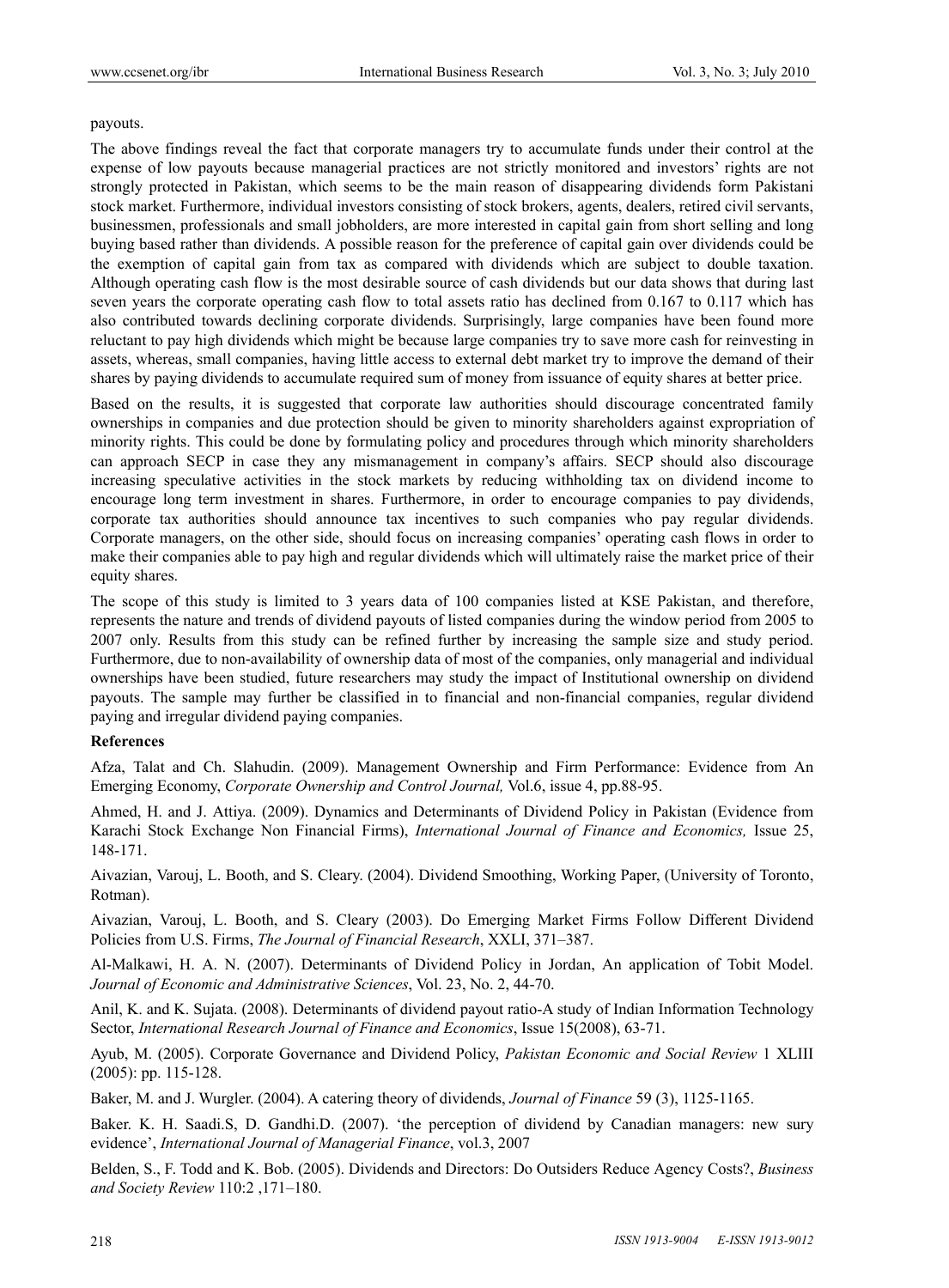Berle, A. and G. Means. (1932). The Modern Corporation and Private Property, Macmillan Publishing, New York.

Bhattacharya, S. (1979). Imperfect information, dividend policy and the bird in the hand fallacy, Bell *Journal of Economics* 10, 259-27.

Black, F. (1976). The Dividend Puzzle, *Journal of Portfolio Managemen*t 2, 5-8.

Bradley, Michael, Dennis R. Capozza, and P. J. Seguin (1998). Dividend Policy and Cash-Flow Uncertainty, *Real Estate Economics* 26, 555-580.

Darling, P.G. (1957). The Influence of Expectations and Liquidity on Dividend Policy, *Journal of Political Economy*, 65(3), p 209-224.

DeAngelo, H. & DeAngelo, L. (2006). The irrelevance of the MM dividend irrelevance theorem. *Journal of Financial Economics* 79, 293–316.

DeAngelo, Harry, L. DeAngelo. and D. J. Skinner (1992). Dividends and Losses, *Journal of Finance* 47, 1837-1863.

Dhanani A. (2005). The Corporate Dividend Policy; The Views of British Financial Managers, *Journal of Business Finance and Accounting,* September/October, 2005, 0306-686X, 32(7) & (8), p 1625-1672.

Easterbrook and H. Frank. (1984). Two Agency- Cost Explanations of Dividends," *American Economic Re view*, Vol. 74, September 1984, 650- 659.

Fama, E. and H. Babiak. (1968). Dividend policy of individual firms: an empirical analysis, *Journal of the American Statistical Association*, 63, 1132-1161.

Fama, Eugene F. and K. R. French. (2002). Testing Trade-Off and Pecking Order Predictions about Dividends and Debt, *The Review of Financial Studies* 15, 1-33.

Ferri, M. G. and W. H. Jones. (1979). 'Determinants of Financial Structure: A New Approach', *Journal of Finance*, 34, 631–44.

Ferris, S. P., N. Sen and H. P. Yui. (2006). God Save the Queen and Her Dividend, Corporate Payouts in United Kingdom, *Journal of Business*, Vol 79, No. 3, 1149-1173.

Frankfurter, George M. and Bob G. Wood, Jr. (2002). Dividend Policy Theories and Their Empirical Tests, *International Review of Financial Analysis* 11, 111-138.

Gordon, M. J, (1963). 'Optimal investment and financing policy', *Journal of Finance*, Vol. 18 No. 2, 264-72.

Gugler, K. (2003). Corporate Governance, Dividend Payout Policy, and the interrelationship between dividend, R&D and Capital Investment, *Journal of Banking and Finance* (27), pp.1197-1321.

Ho, H. (2002). Dividend policies in Australia and Japan, *International Advances in Economics*, Res 9(2), p 91-100.

Holder, Mark E., F. W. Langrehr and J. L. Hexter. (1998). Dividend Policy Determinants: An Investigation of the Influences of Stakeholder Theory, *Financial Management* 27, 73-82.

Ibrahim, A. A. (2005). Corporate Governance in Pakistan: Analysis of Current Challenges and Recommendations for Future Reforms, Securities and Exchange Commission of Pakistan's Second Annual Conference on Corporate Governance, June 3–4.

Jakob S. H.and Johannes R. (2008). Dividend Determinants in Denmark, Management Working Paper 2008-3, University of Aarhus, Denmark.

Jensen and C. Michael. (1986). Agency Costs of Free Cash Flow, Corporate Finance, and Takeovers, *The American Economic Review*, 76, 323-329.

Jensen, C. Micheal and W. H. Meckling. (1976). Theory of Firm: Managerial Behavior, agency cost and Capital structure, *Journal of Financial Economics* 3, 305-360.

Jensen, G. R., D. P. Solberg, and T. S. Zorn. (1992). Simultaneous Determination of Insider Ownership, Debt, and Dividend Policies, *Journal of Financial and Quantitative Analysis* 27, 274-263.

Jensen, M. (1993). "The Modern Industrial Revolution Exit, and the Failure of Internal Control Systems," *Journal of Finance*, 48 (3): 831–880.

Khan, T. (2006). Companies dividend and ownership structure: Evidence from UK panel data, *The Economic*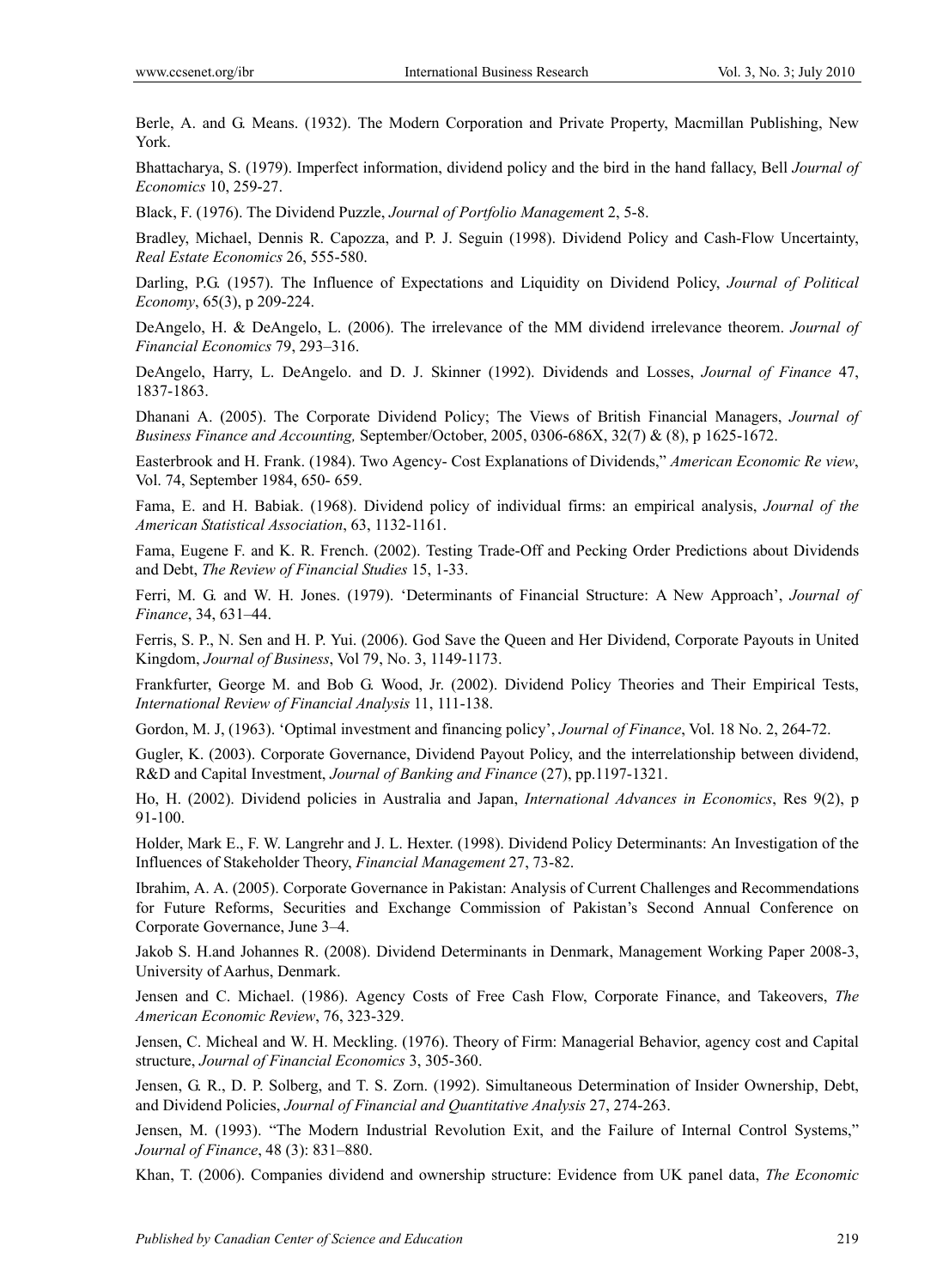*Journal* 116, C172-C189.

Khurana, I. K., X. Martin and R. Pereira. (2006). Financial Development and Cash Flow Sensitivity of Cash, *Journal of Financial and Quantitative Analysis*, Vol 41, No. 4, December 2006, 787-807

Kumar, J. (2006). Corporate Governance and Dividend Policy in India, *Journal of Emerging Market Finance*, Vol. 5, No. 5, pp. 15-58.

Lawson, G. (1996). `The Measurement of the Economic Performance of the US Nonfinancial Corporate Business Sector 1946^1990: An Application of the Shareholder Value Creation Concept', *European Accounting Review*, Vol. 5, No. 4, pp. 715^41.

Lintner, J. (1956). "Distribution of Incomes of Corporations among Dividends, Retained Earnings and Taxes,"/*Imencan Economic Review* (May 1956), pp. 97-113.

Miller, M.H. and F. Modigliani. (1961). "Dividend Policy, Growth, and the Valuation of Shares," *Journal of Business* (October), 411-433.

Myers, M. and B. Frank. (2004). The Determinants of Corporate Dividend Policy, *Academy of Accounting and Financial Studies Journal*, Vol. 8, No. 3, 17-28.

Myers, Stewart C. (1984). "The Capital Structure Puzzle", *Journal of Finance 39*, 575-592.

Naceur, S. B., M. Goaied and A. Belanes. (2006). On the Determinants and Dynamics of Dividend Policy, *International Review of Finance*, 6:1-2, PP: 1-23.

Nishat, M. and M. Irfan. (2003). Dividend Policy and Stock Price Volatility in Pakistan, 11th Pacific Basin Finance, Economics and Accounting Conference.

Papadopoulos, D. L. and P. C. Dbmitrios. (2007). Focus on present status and Determinants of Dividend Payout Policy: Athens Stock Exchange in Perspective, *Journal of Financial Management and Analysis,* 20 (2), 24-37.

Purnanandam, J. and K. S. Hanumanta. (1965). Corporate Dividend and Target Payout Ratio in India: 1946-1963, *Indian Journal of Commerce,* pp: 38-43.

Rajan, Raghuram G., and L. Zingales. (1995). What Do We Know About Capital Structure? Some Evidence from International Data*, Journal of Finance 50*, 1421-1460.

Ramcharran, Harri. (2001). An Empirical Model of Dividend Policy in Emerging Equity Markets, *Emerging Markets Quarterly* 5, 39-49.

Reddy, Y. and S. Rath. (2005). Disappearing Dividends in Emerging Markets, *Emerging Market Finance and Trade*, Vol. 41, No. 6, pp.58-82.

Rozeff and Michael S. (1982). Growth, Beta and Agency Costs as Determinants of Dividend payout Ratios, *The Journal of Financial Research* 5, 249-259.

Stacescu, B. (2006). Dividend Policy in Switzerland, Financial Markets Portfolio Manangement, 20:153-183.

Titman, S. and R. Wessels. (1988). 'The Determinants of Capital Structure', *Journal of Finance,* 43, 1–19.

Wie, Gang, W. Zhang and J. Z. Xiao. (2003). Dividend Policy and Ownership Structure in China, SRNN Working Paper Series No. 463924, [online], (www.ssrn.com).

#### **Notes**

Note 1. For refinement in results another sample with more strict criteria has been analyzed in which only those companies have been included in the sample that paid dividend in all three years (i.e. 2005-2007) which has reduced our sample size to 180 firm-year observations but increased the explanatory power (Adjusted R-Square) of all regression models. The results of regression equations from new sample have shown slight increase in coefficient values but no change has been observed in signs of coefficients and level of significance in any of the models.

## **Acknowledgement**

This research paper has been presented in "3rd International Colloquium on Business and Management (ICBM) Bangkok 2010", Thailand, held from 25-28 January, 2010 and is also a part of MS Thesis of Hammad Hassan Mirza, titled "Determinants of Corporate Dividend Policy in Emerging Economy of Pakistan".